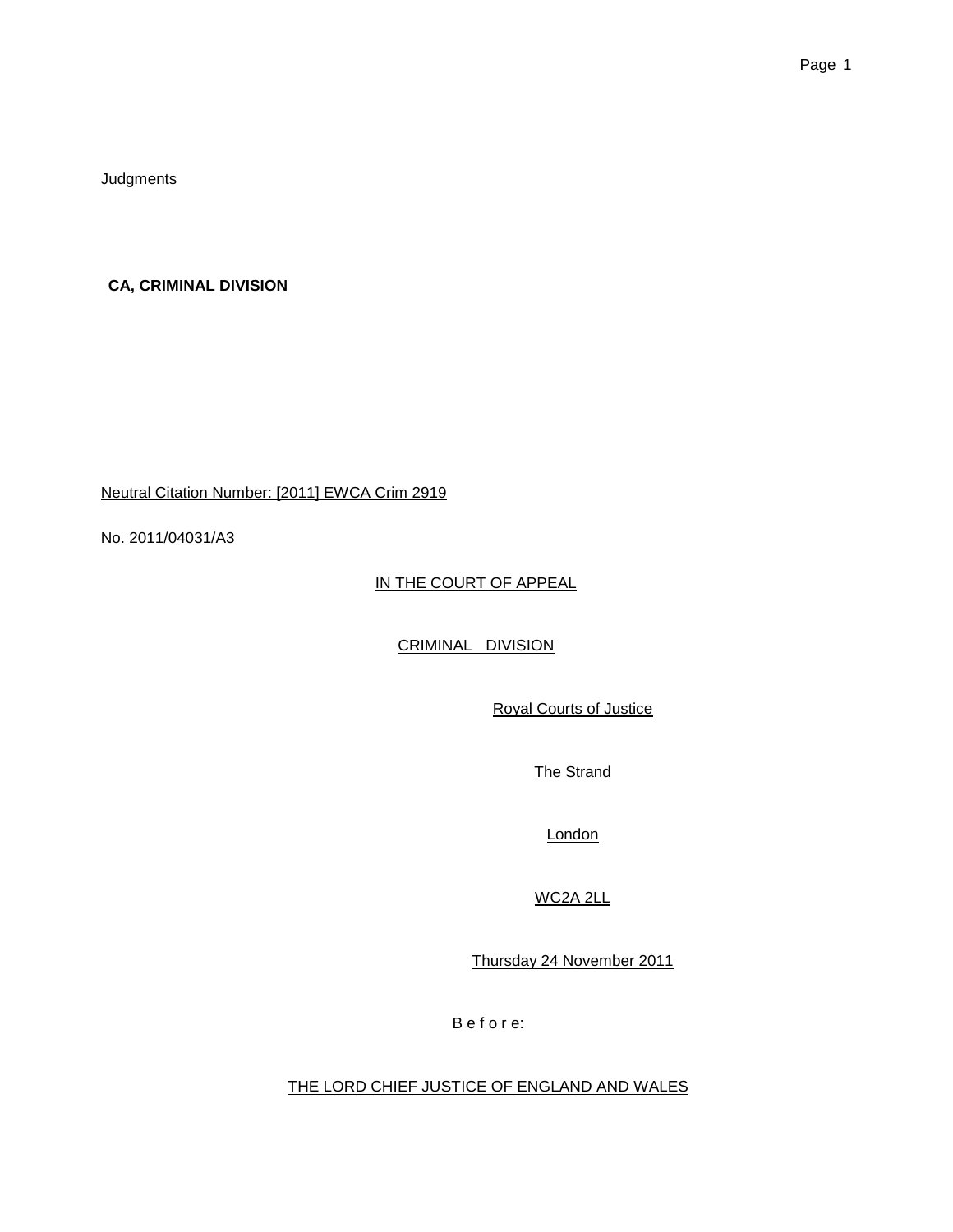(Lord Judge)

# MR JUSTICE ROYCE

and

### MR JUSTICE GLOBE

R E G I N A

------------------

- v -

## **GEORGINA SARAH ANNE LOUISE CHALLEN**

------------------

Computer Aided Transcription by

Wordwave International Ltd (a Merrill Communications Company)

165 Fleet Street, London EC4

Telephone No: 020 7404 1400; Fax No: 020 7404 1424

(Official Shorthand Writers to the Court)

------------------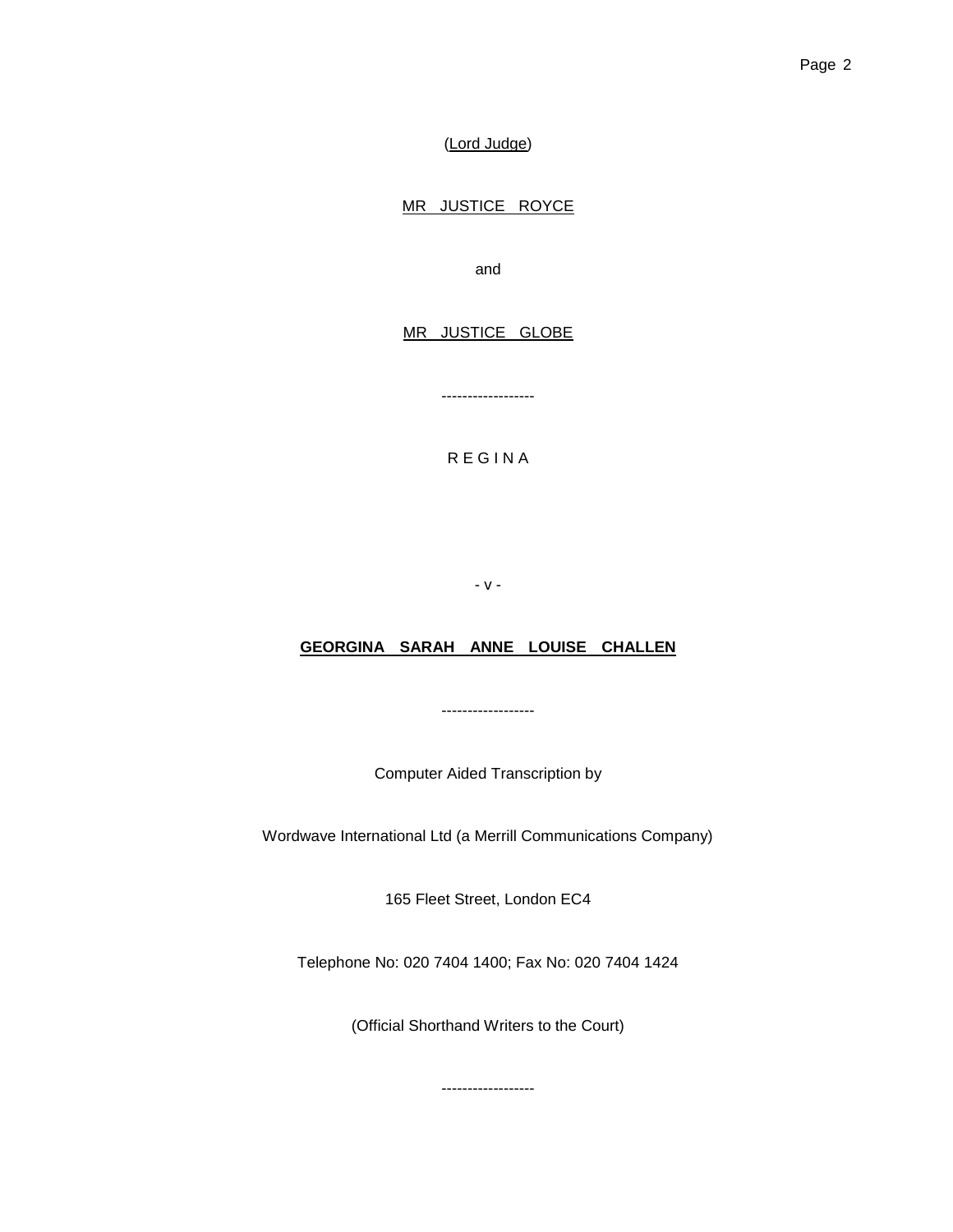**Mr P Gibbs QC** appeared on behalf of the Applicant

**Mr T Devlin** appeared on behalf of the Crown

# **J U D G M E N T**

**--------------------**

# **(As Approved by the Court)**

**--------------------**

Thursday 24 November 2011

**THE LORD CHIEF JUSTICE:** I shall ask Mr Justice Royce to give the judgment of the court.

#### **MR JUSTICE ROYCE:**

1. Georgina Challen is aged 57. On 23 June 2011, in the Crown Court at Guildford, she was convicted of murder. She was sentenced by His Honour Judge Critchlow to imprisonment for life, with a minimum specified period of 22 years. Her application for leave to appeal against sentence was referred to the full court by the Registrar. We grant leave.

2. The facts were these. The appellant, who is known as Sally, had been married to the deceased for 31 years. They had two sons, James and David, both in their twenties. The deceased had his own business from which he had retired in 2008. They lived in a large detached house in Claygate, Surrey, and enjoyed a comfortable lifestyle.

3. For a number of years the appellant had been suspicious about her husband's fidelity, it appears with considerable justification. In the autumn of 2009 she informed him that she was leaving him and that she had bought a property of her own nearby. She moved out with her younger son and began divorce proceedings.

4. The deceased began to socialise with new friends whom he had met through websites. The appellant found the separation difficult to cope with. She felt jealous and lonely. Convinced that her husband was having an affair, she asked a neighbour to spy on him. In 2010 she began to access his e-mails and voicemail messages and to check his Facebook page.

5. In June 2010 he agreed to her request for a reconciliation. They began to draw up a post-nuptial agreement. The appellant was advised against entering into such an agreement, but such was her affection and love for her husband that she asked for the decree nisi that had been obtained to be rescinded. The two of them decided to let the family home and to go to Australia for six months. At this time they were still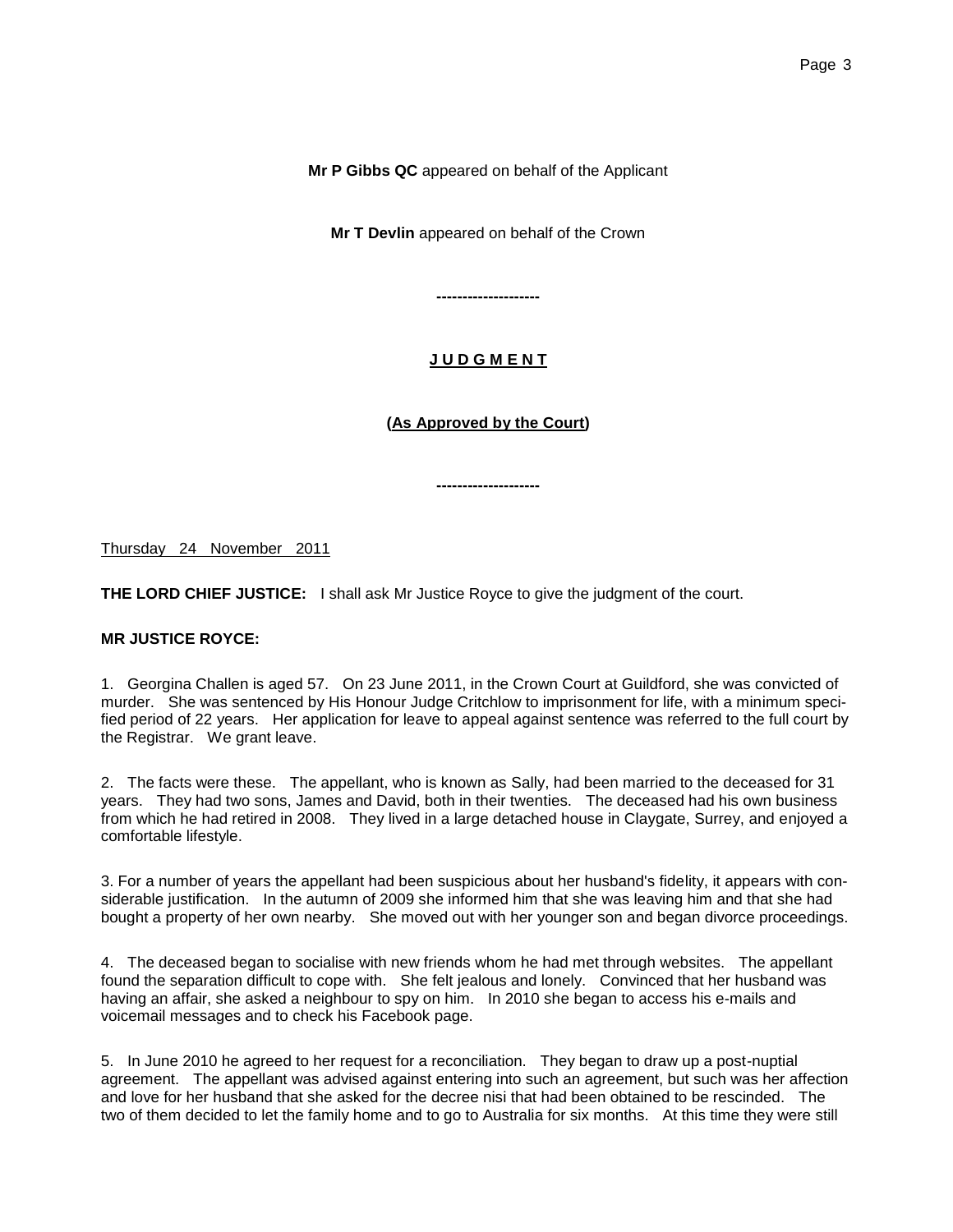living apart and she still had her suspicions about his friendships with other women. She believed that he was being unfair in relation to the financial aspect of the divorce proceedings and the proposals contained in the post-nuptial agreement.

6. In the week before his death she looked at his Facebook page several times, and in particular at an entry for a woman whom he had arranged to meet on the Sunday.

7. On Saturday 14 August the appellant and her husband spent the morning clearing out the house and garage. At about 3.30pm she was asked by him to go out and buy some provisions. Whilst she was gone, he telephoned the female friend and cancelled an arrangement that they had previously made to meet the following day. When she returned she noticed that the phone had been moved, and on calling the last dialled number heard a woman's voice.

8. She then asked her husband whether she could see him the following day. He replied "Don't question me", which was how he often spoke to her. She then made them something to eat. As he ate, she took a hammer which she had taken to the house in her handbag and repeatedly hit him from behind over the head with it. She then covered his body with blankets, left a note which said "I love you, Sally", changed her clothes, and then went home where she typed a note which she took back to his house and left in the kitchen.

9. She spent the evening in her own home. She saw her son, who did not notice anything unusual. On the Sunday morning she gave him a lift to work. Shortly before midday, she telephoned her cousin. She told her that she had killed her husband, that she was calling from the car park at Beachy Head, and that she was going to jump. Her cousin immediately called the police. As the appellant walked towards the cliff edge, she was approached by a chaplain. She told him that she could not live without her husband and that she had killed him. After about four hours she agreed to leave with a police negotiator and was arrested.

10. In her vehicle at Beachy Head, police found a copy of the note left in the deceased's kitchen. It read:

"Richard said he would take me back if I signed a post-nuptial agreement. I said I would and we both saw solicitors yesterday. I then found out he was seeing someone and sleeping with them and had no intention of taking me back. It was all a game so he could get everything. He was going to get me to sign and then issue divorce proceedings. I can't live without him. Said it would take him time but he felt the same. Now I find he is seeing women and sleeping with them. He did this in order to get his own back on me. All those prostitutes and other women -- how could he? Please look after David, James and Peppy. I am sorry but I can't live without Richard. All my love, Sally."

11. The pathologist who conducted the post-mortem examination concluded that death had been caused by severe blows to the head. There were at least twenty sites of injury, principally to the right side of the head, which resulted in multiple skull fractures, all consistent with the use of a hammer. There were nine sites of injury to his hands and arms, consistent with self-defence-type wounds.

12. The case had been contested on the basis of psychiatric evidence seeking to establish the partial defence of diminished responsibility. The court had before it the psychiatric report of Dr Exworthy, who had concluded that the appellant was suffering from a depressive disorder at the time of the killing such as to amount to an abnormality of mind. The prosecution psychiatrist, Dr Gilluley, came to a contrary conclusion.

13. In his sentencing observations the judge pointed out that the appellant had taken the hammer concealed in her handbag and that there was some premeditation. There had been evidence from her that she had visited the deceased's house three weeks earlier when she had taken with her a hammer but had not used it on that occasion. The judge concluded that it was clear that she was eaten up with jealousy at her